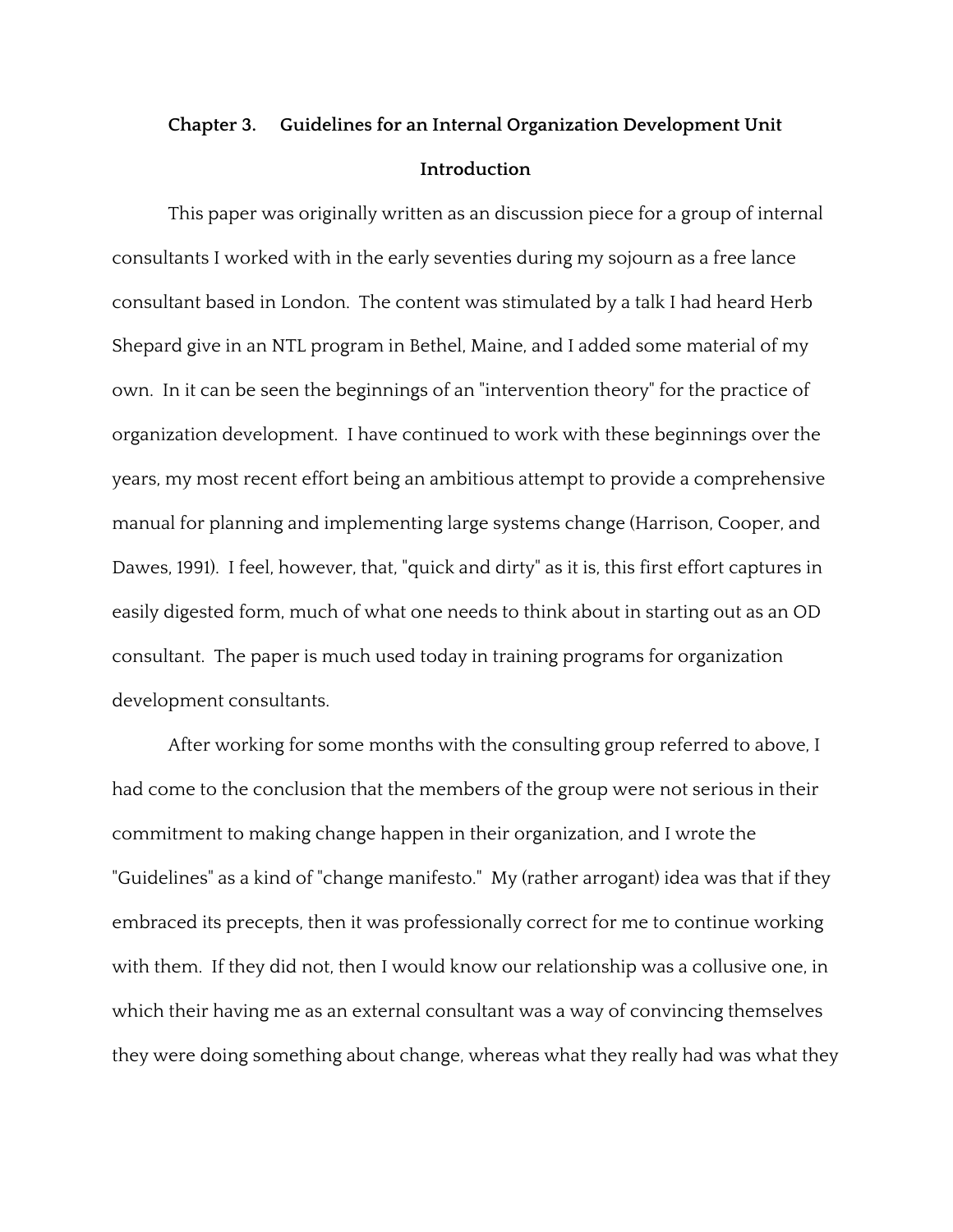would have called a "talking shop, " meaning much discussion, but no real commitment to action

Adapting to British ways was not easy for me, in spite of an Anglophilia which had its roots in childhood. When I came to live and work in England, it was the realization of a dream I had carried for many years.

I found the quality of life in London in the late sixties to be almost everything I had hoped for, but work was another matter. It took me a long time to understand what the British really meant by what they said, and I perceived the pace of change in organizations to be just short of glacial. I sometimes described my experience of the pace of work and change in the UK as "walking in glue." It took me a long time to understand that we Americans do not differ significantly from the British in the length of time it takes us to make important changes—it is our style and level of activity that is so strikingly different. We embrace change enthusiastically, talk it up, and then often subtly sabotage it or change in outward forms only. The British are more apt to be skeptical of the new, and to question and resist. Underneath, though, they may be covertly evaluating and comparing the old and the new, and preparing to commit their time and resources to change.

My clients liked the paper, and passed it along to others, but their behavior did not change. I disengaged from them gracefully, having so far adopted British ways that I did not confront them with my real reasons for doing so.

During the early seventies I was greatly engaged in training internal consultants in the UK. With some other US consultants, notably Richard Beckhard, I took a role in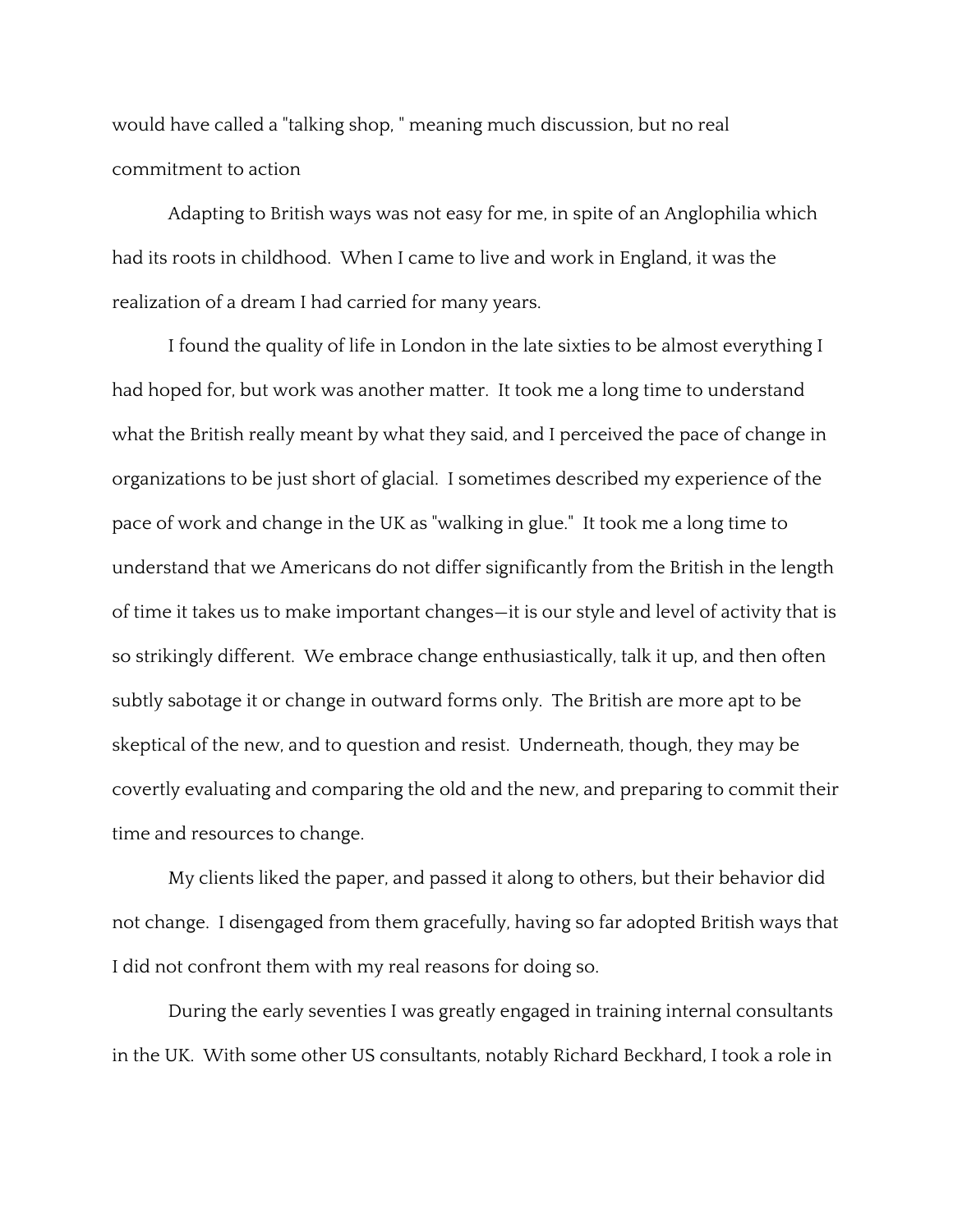the attempts to transplant NTL's "Program for Specialists in Organization Development" (PSOD) to Britain. The paper was useful as a handout in these programs and was recirculated widely among internal consultants, first in the UK, and later in the US. It migrated to North America via the PSOD Programs NTL was running in Bethel, Maine, and some years later I published it in the OD Practitioner. I have appreciated the way it has held its relevance over the years, though much of what it says is common wisdom now.

## **Guidelines for an Internal Organization Development Unit**

These guidelines are intended as a kind of checklist or reminder, rather than as a comprehensive treatise on organization development (OD) strategy. My concern here is only with strategy, and not with the goals which the strategy is intended to achieve. These notes are relevant to OD means, not ends. I expect many of the points will be self evident to experienced OD practitioners and hope that they will provoke thought and planning on the part of others.

Major strategic problems of an internal OD unit

(1) To gain influence based on expertise and ability to help, rather than influence through channels of authority and power. To deploy limited economic and human resources in ways which maximize impact.

(2) To develop the skills and knowledge of the internal agents of change in the organization.

(3) To maintain the OD unit and to preserve the group and its members against the detrimental effects of pressure and stress. In so doing, to remain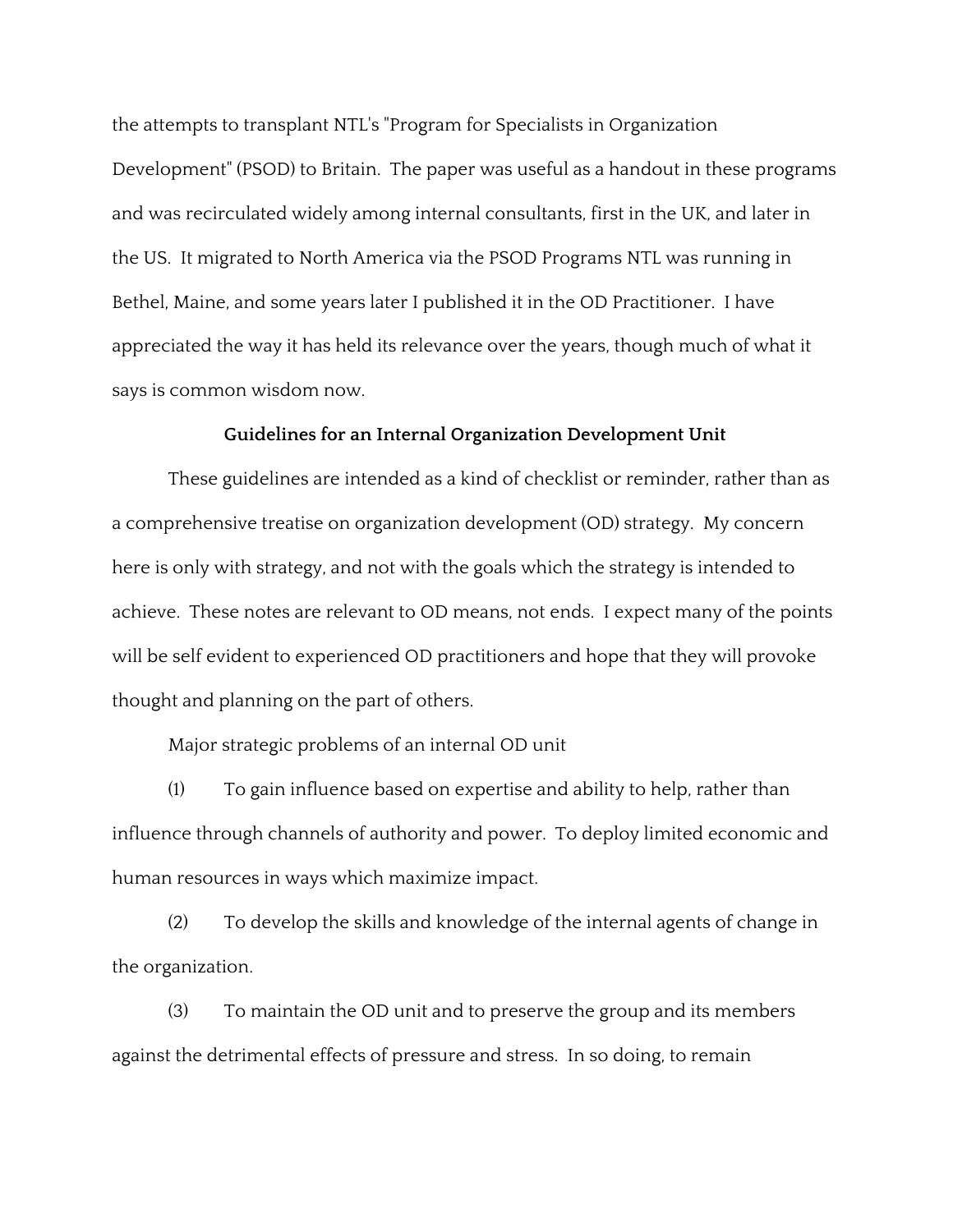independent of organizational pressures for conformity of thought and action while maintaining confidence and trust on the part of organization members.

Guidelines for gaining appropriate influence and deploying resources effectively

(1) Work with the forces in the organization which are supportive of change and improvement, rather than working *against* those who are defensive and resistant. It is better to find someone who wants help and work with him than it is to try to convince a skeptic that he has need of OD assistance. Wherever possible, follow the path of least organizational resistance to OD goals rather than confronting resistance. This implies *not* doing anything across the board: no mass training, no wholesale installation of Management by Objectives, no involvement of the entire organization in Staff Development Programs and the like. The limited OD resources available are weakened and absorbed by the organization in such frontal assaults on problems, and the results are invariably disappointing.

(2) Try to develop "critical mass" in each change project, a self sustaining organization improvement process which is motivated and powered from within the system which is changing. To do this, resources available to the OD unit must be concentrated on the target system for a time, to get the process underway. Organizations are self stabilizing systems which can absorb a great deal of energy from the outside without changing very much. Investments of resources which are insufficient to move the system beyond its natural equilibrium are wasteful and unproductive.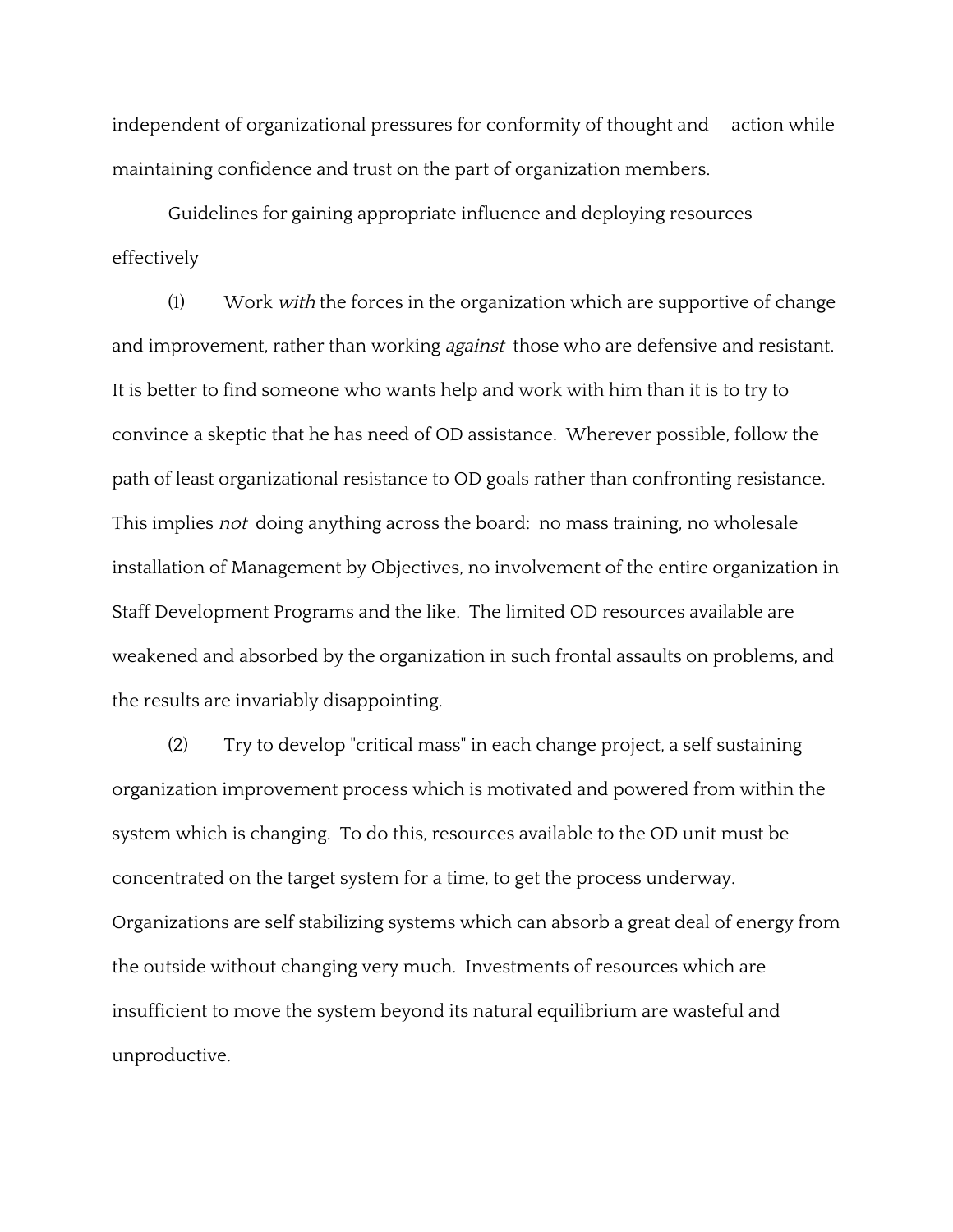(3) When working with a given system, try to find multiple entry points into it: a variety of people, groups, processes and problems with which contact can be made and to which help may be given. It is useful when approaching a particular organization or subsystem to brainstorm all the possible points of contact which might be used, and all the different ways in which the unit could offer useful help to the system. As many of these multiple entries as feasible can then be attempted.

(4) Look for "felt needs", problems recognized by managers which can be dealt with by OD techniques and processes. The best opportunities occur when there exist problems for which there is no "standard" procedural or bureaucratic solution, and where the managers involved are really bothered by their difficulty in coping. Look for these problems where new technology is being introduced (e.g. computers); where a problem requires close collaboration and coordination across functional lines (e.g. "business areas"); where organizational boundaries are being changed (e.g. mergers and takeovers); where organization restructuring of any kind is taking place; where physical locations are being changed or new plants and facilities being built and commissioned; or where the organization is expanding or contracting rapidly (e.g. redundancies).

(5) Wherever possible, work with relatively healthy parts of the organization which have the will and the resources to improve. Avoid being seduced or pressured into working on "lost causes", individuals or groups which have lost the ability to cope with the situation as it is. Usually change requires additional energy and talent during the period of transition. Performance initially worsens even after the most beneficial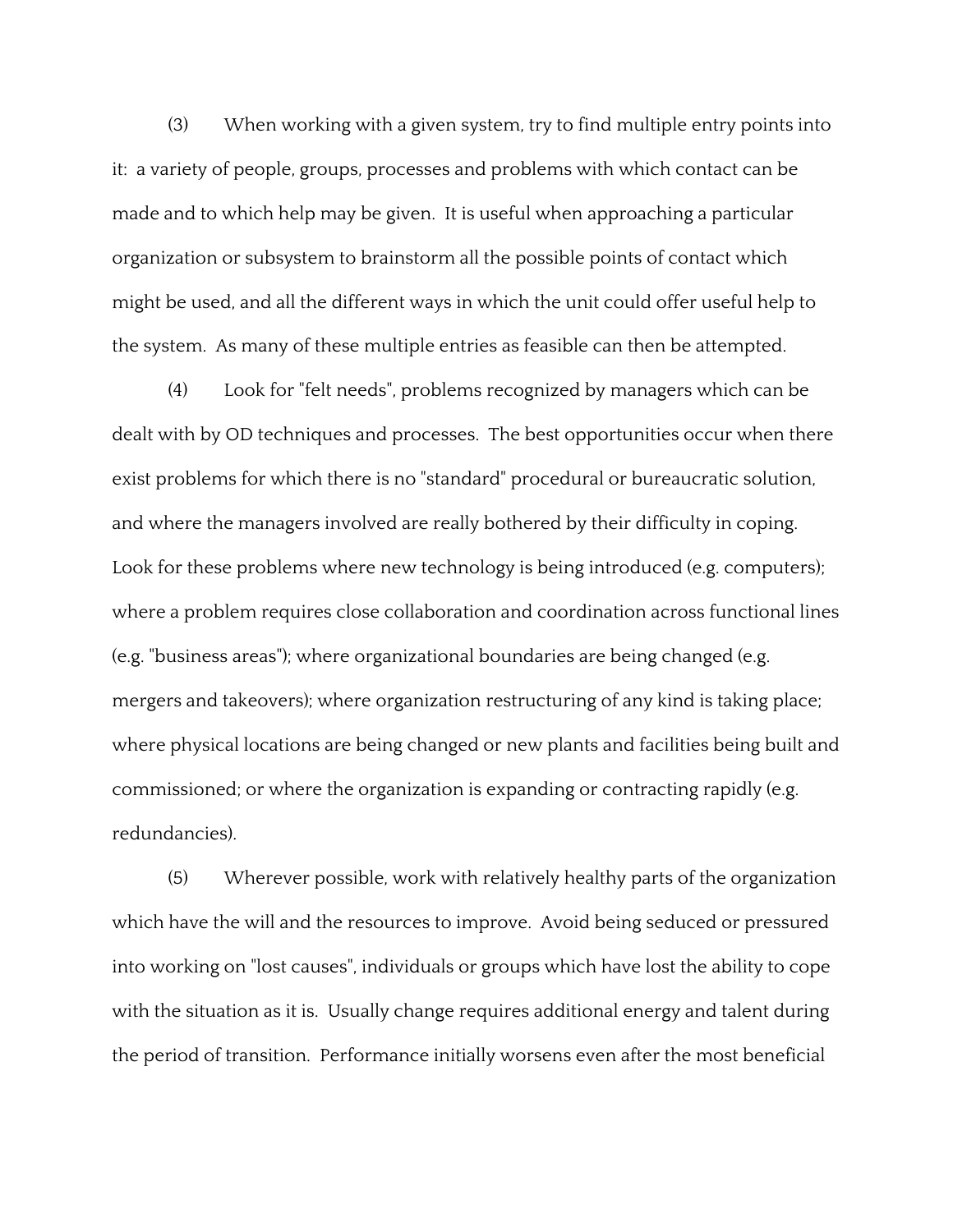changes until people learn how to make the changed organization work up to its potential. Persons or groups whose performance is substandard or barely adequate usually cannot afford and are not allowed the additional resources and period of further decreased performance which is required to change successfully. They are often unusually defensive in their reaction to outsiders offering "help".

Unfortunately, higher management may put great pressure on an OD unit to work with the more ineffective subsystems, sometimes on the assumption that the offending group is so far gone anyway that little harm can be done even by an incompetent intervention!

(6) Work with individuals and groups which have as much freedom and discretion in managing their own operations as possible. It profits nothing to work out an agreed change with a manager who turns out not to have the latitude to carry it out. It is equally useless to work on a change with someone who *feels* dominated and controlled from above and who can therefore not muster the courage to risk experimenting on his own. These considerations cast great doubt on the wisdom of people-management training and Staff Development programs for lower levels of staff and supervisors unless the programs actively involve the management levels where effective control resides.

(7) Try to obtain appropriate and realistic levels of involvement in the program of the OD unit on the part of top management. This does not mean that the highest levels of management must necessarily be "at the cutting edge of change". They are too often too personally identified with the status quo for this to be possible.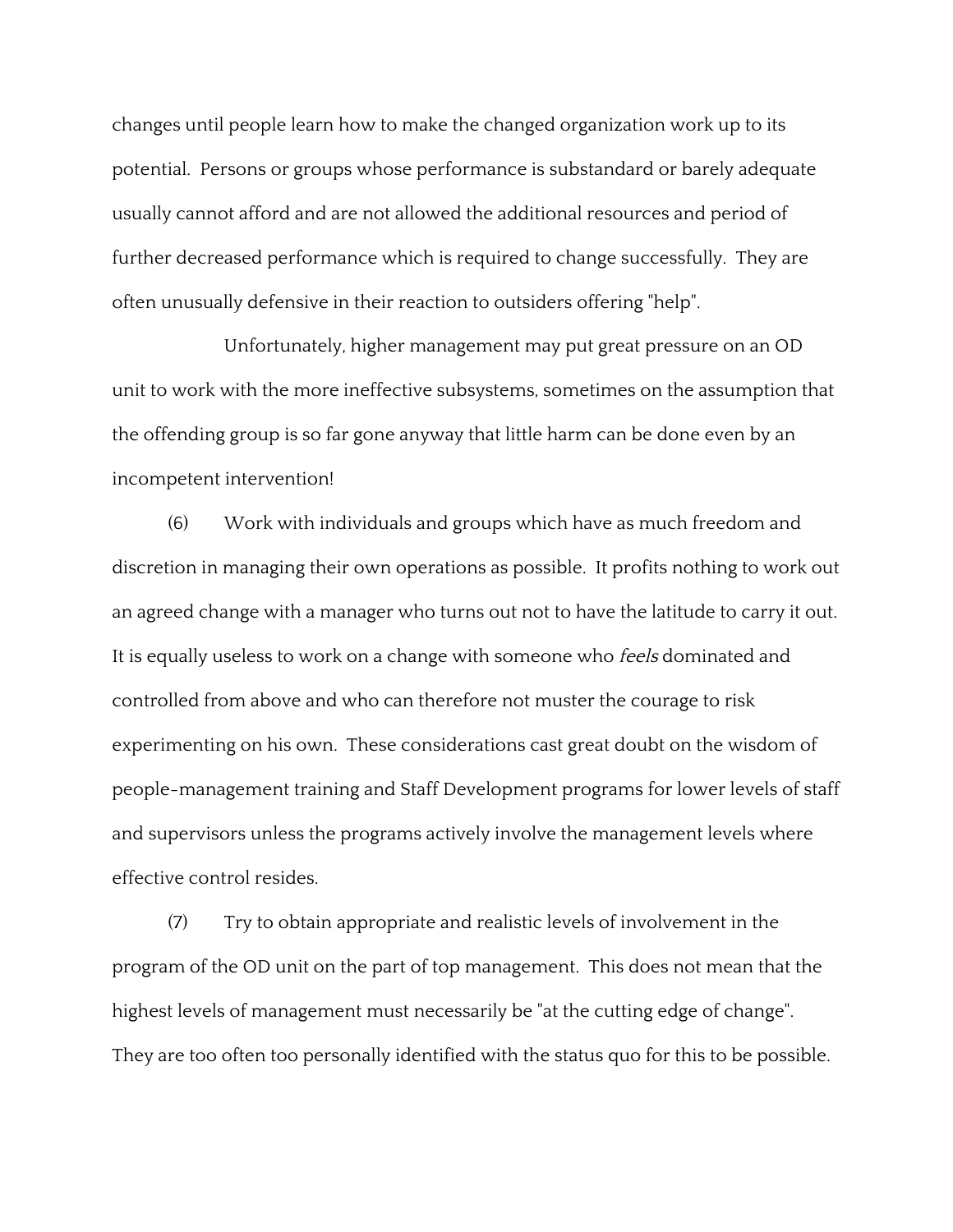Except in times of emergency the system tends to stabilize itself by placing people in the top positions whose values and styles perpetuate the accepted ways of doing things. Often the best supporters of an OD unit are among the ranks of management just below the top where the personal commitment to the present is less, and where the drive for achievement and advancement may be higher than at the very top.

There are three levels of commitment to OD objectives from top management which can be helpful. The minimum is giving permission for change to occur. Top management sees the necessity of change, at least at an intellectual level, and allows it to occur without active opposition. The unspoken qualifier is usually "as long as we don't have to do anything differently".

The next level is that of *support and encouragement for change*. The involvement in change activities of other parts of the organization is facilitated, and higher management monitors and evaluates the changes achieved. As before, however, the actual changes in work and relationship patterns do not extend to the highest levels. The latter are insulated from actual change.

The third level is *participation in change*, in which the higher management actively involves itself in the change process, often as a client for OD assistance. While this level is the most satisfactory, it is rarely achieved in practice. The failure to involve top management actively in the change process sets an upper limit on what can be accomplished, but the other levels of commitment still permit considerable useful work to be done. Unfortunately, in many change programs it is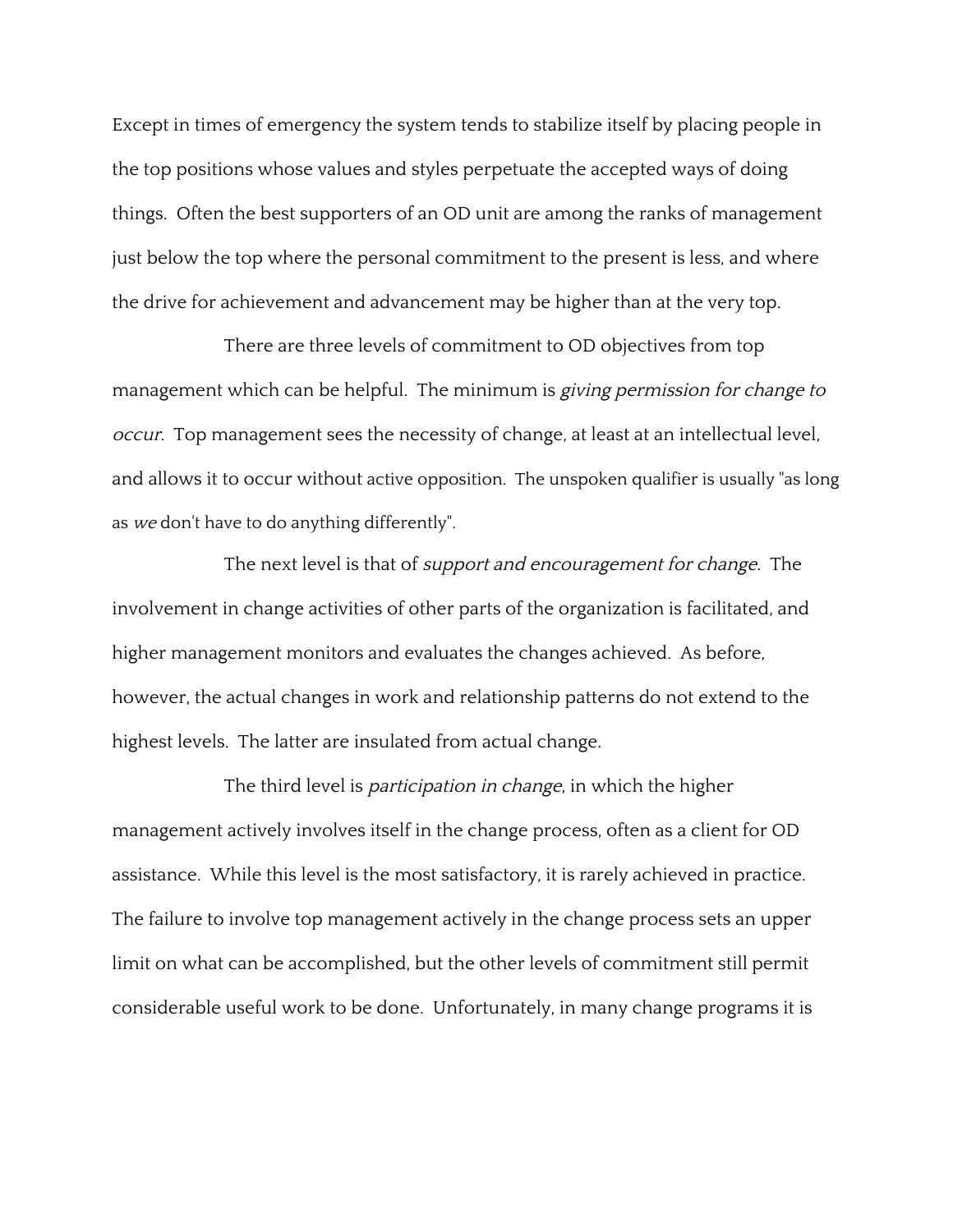not clear that even the first level, *permission* has been achieved, and such programs are usually rather ineffective.

(8) Try to establish direct communication and contact with all levels of the organization. Try to develop customs and accepted practices of operating which exempt OD unit members from following normal bureaucratic channels or the "chain of command". OD practitioners cannot work effectively through formal authority or by using sources of coercive power. The only way they can influence anyone is through expertise, persuasion and helpfulness. Direct contact and discussion with clients and with sources of information and support are vital, and reliance on intermediaries, no matter how well intentioned, hampers the work badly.

(9) Develop confidence and credibility on the part of organization members through situations where the OD unit's unique expertise shows to best advantage. One good way for behaviorally oriented OD practitioners to develop trust and confidence on the part of potential clients is in the course of experiential, action oriented training programs. In the atmosphere of openness and confrontation which often develops in such programs the client has a chance to size up the practitioner's ability to handle difficult situations effectively. Not only educational situations are a good way of allowing the client some low risk opportunities to evaluate the contribution of the practitioners but also diagnostic studies present chances to begin dialogue with a client. Many projects begin with a commitment to joint study of a problem which commits neither client nor practitioner to go further.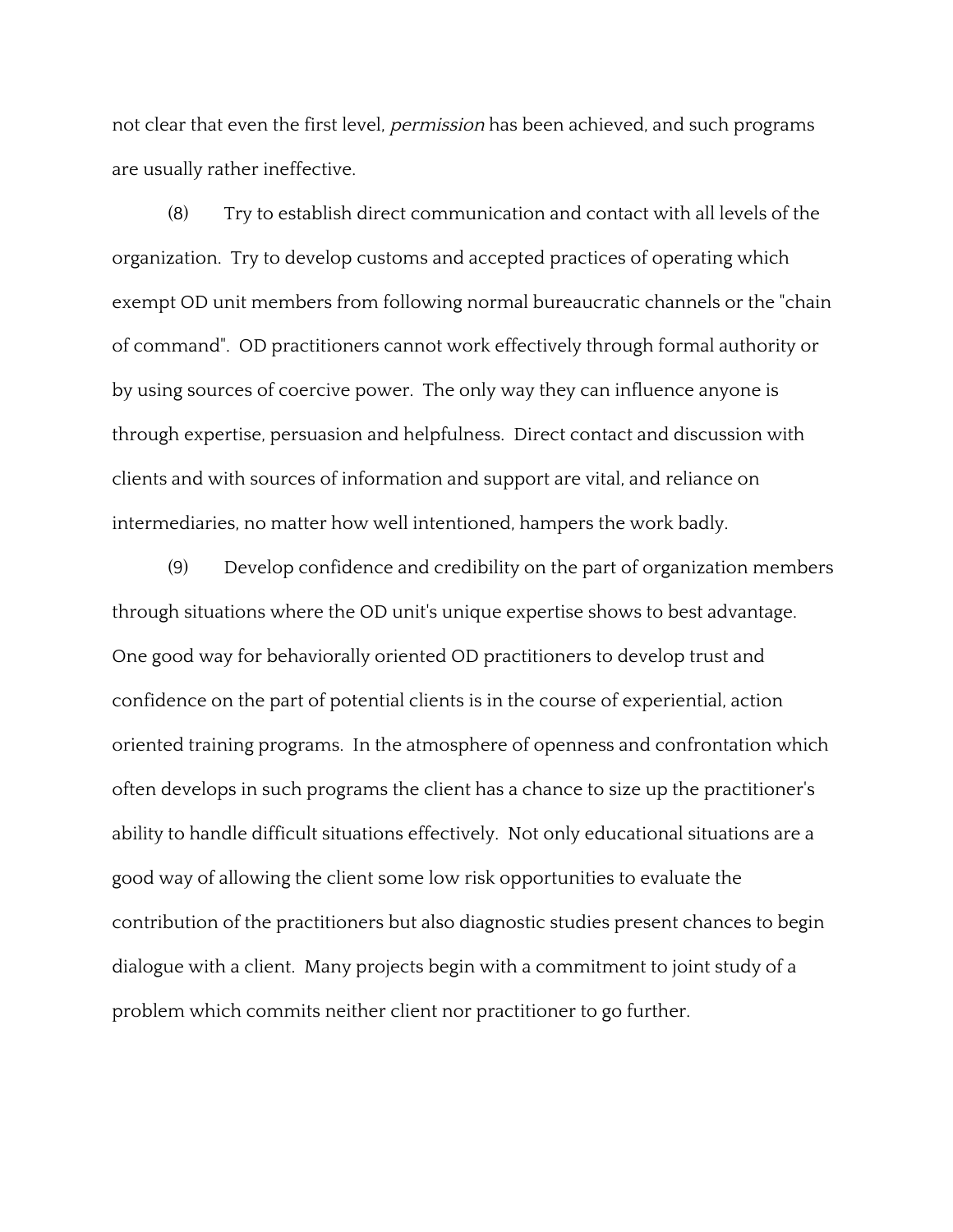(10) Don't be afraid to ask to be involved in activities where you feel you may be able to make a contribution. Go directly to the potential client and tell him what you may be able to do to help. Since he probably does not know much about what you have to offer, he is unlikely to think of coming to the OD unit for help. The worst the client can do is to say no. Proactive practitioners get many more opportunities to contribute than do passive ones.

(11) Make known what the OD unit is doing, particularly when there are successes to report (but only with the client's permission, of course). A major failing of OD units is in not reporting widely enough their activities and achievements, perhaps out of modesty. The modesty may be commendable, but it does not advance the task to let the activities remain unknown. One good way is to hold a seminar for interested parties in which the client and the practitioner make a joint presentation of the change project, preferably with an honest description of the difficulties and drawbacks, as well as the successes.

(12) Use outside consultants in ways which enhance, rather than compete with the credibility of 0D unit members. For example, outsiders are often used to develop entry to top management, because OD unit members do not have high enough organizational status to be acceptable as consultants at that level. If at all possible, the outsider should pair up with someone from the unit who works as closely with him as the client will permit.

Similarly, when outsiders are asked in to give courses and seminars they should be paired with OD unit members as co-trainers. A clear understanding should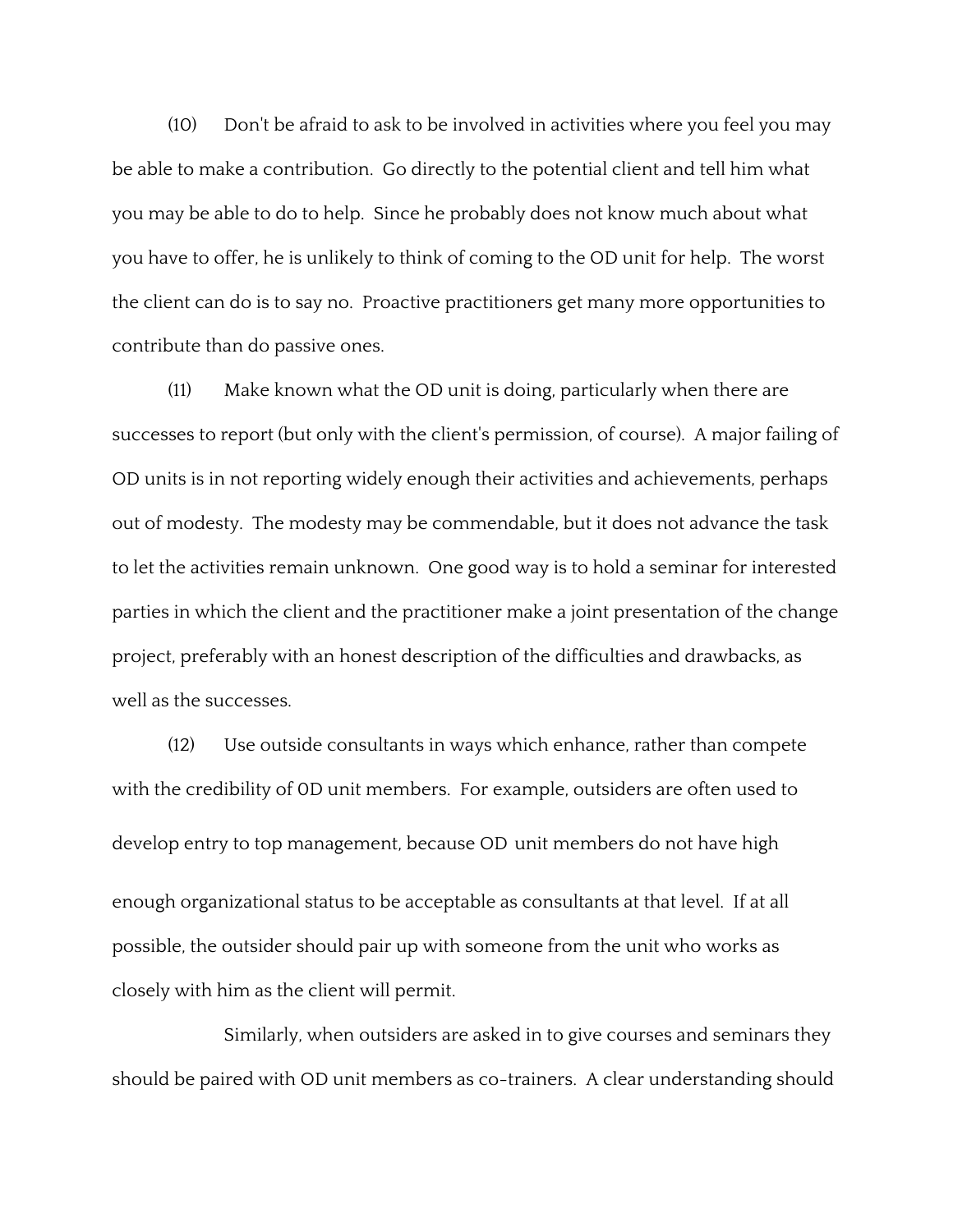be developed that the two will work in such a way as to permit increased visibility for the inside man's skills and talents, as well as enabling the insider to learn what the outside consultant has to teach.

Outsiders can sometimes also be used to gain acceptance for projects and to get them started. By involving the inside people from the beginning as coworkers, the latter can take over once the project is off the ground and run it with only occasional assistance from without.

(13) Link together people who are working to improve organization functioning, so their activities reinforce and complement one another. People working in such areas as training, methods improvement, computer technology, and manpower planning are all working in areas related to organization development. Frequently they are in different functional lines and plan and conduct their work quite independently.

This splitting of resources reduces the likelihood of developing the "critical mass" referred to above, that self sustaining change process which is the criterion of a really successful project. I feel strongly enough about the resulting wastage of resources to advocate the combining of these activities, either functionally or (perhaps as well) through some kind of matrix organization structure similar to the concept of the "business area". At the least, there should be some policy commitment supported by appropriate structure to ensure joint planning and coordination of strategy and projects, so that the organization improvement activities would all support one another.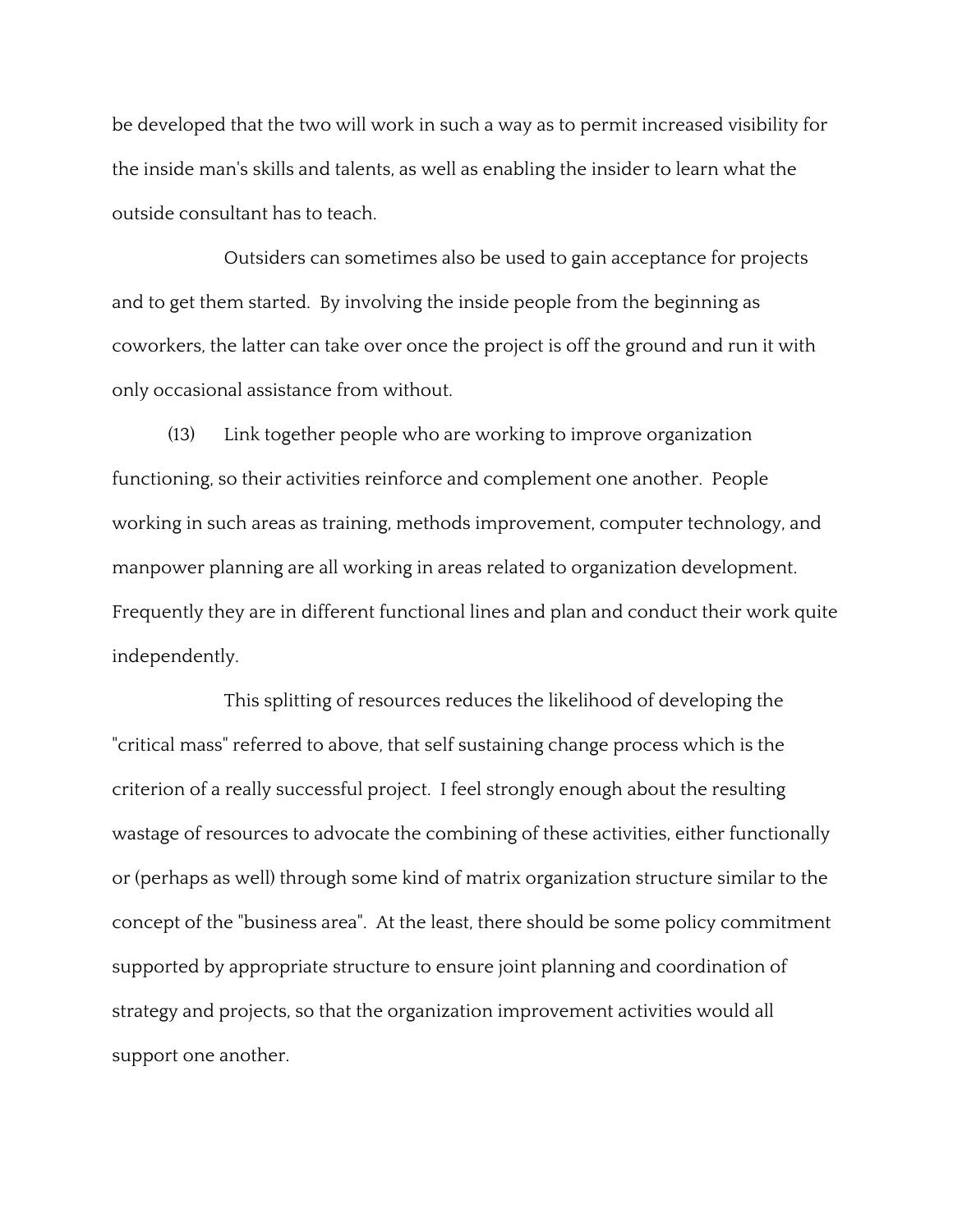One example of such coordination is the linking of training (especially in such attitudinal/style areas as man management, leadership, and effective group working) to follow up activities in the work situation. Any such training should be built into some on-the-job change activity of the OD unit and should reinforce and in turn be reinforced by the work of the OD practitioner (e.g. helping with problems of entry, diagnosis, team development, Staff Development, etc.). Attitudinal training and training in management style on an across the board basis should be avoided as a wasteful use of resources.

Training and or activities can also be linked into technological, procedural and structural changes stemming from application of management sciences to problems of rationalizing work. Such changes can be much more effectively implemented if there is adequate diagnosis of the readiness for and resistance to change, proper training of personnel who will be involved, and the establishment of ways of monitoring and dealing with human problems which develop during the change process. Activities which lend themselves to this sort of joint approach are the introduction of computer technology, the implementation of mergers, takeovers and reorganizations, the starting up of new facilities, and the changing of work methods and procedures.

Guidelines for developing the skills and knowledge of internal change agents

(1) A substantial proportion of the time of internal OD practitioners should be budgeted for their training and professional development. If they tend not to be professionally trained and to be relatively inexperienced this should probably be on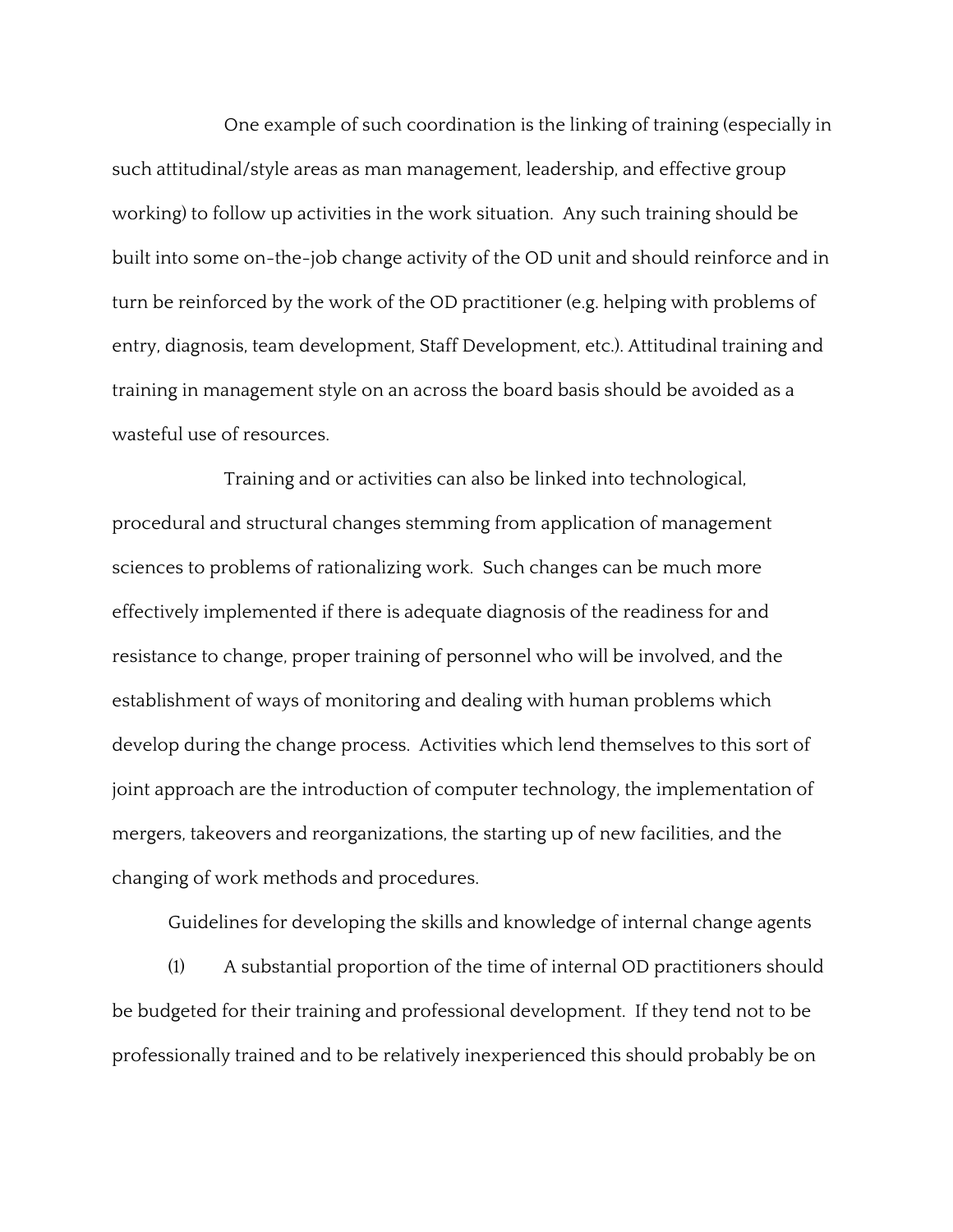the order or 20-25% of their time. Most of this training should be practical and experiential. Some useful training and development activities are the following:

Pairing less experienced people with more experienced ones or with outside consultants on projects. The more experienced person advises and supports, but the less experienced one does the actual work of the project.

Regular project problem discussion sessions led by an experienced practitioner in which participants share current problems they are having in their work. The other participants can then practice consulting and planning skills in helping with the presented problems. Such a group could include participants from outside the Division or Company as well as internal people.

Presentations and demonstrations of new techniques and processes by outsiders.

Participation in some projects outside the Company in which the practitioner takes the role of an external change agent. These are most valuable, in my experience, for providing opportunities for taking increased responsibility and freedom to take reasonable risks (a freedom which may be prevented at home by the exposed situation of the OD unit). Dramatic increases in confidence and competence can be achieved by the judicious use of such outside experiences.

Attendance at professional meetings and outside courses is also valuable, but I think less so than the other learning, activities mentioned above.

(2) Acquire a library of books and journals on OD and behavioral science applications. Make a special effort to retrieve techniques and instruments which have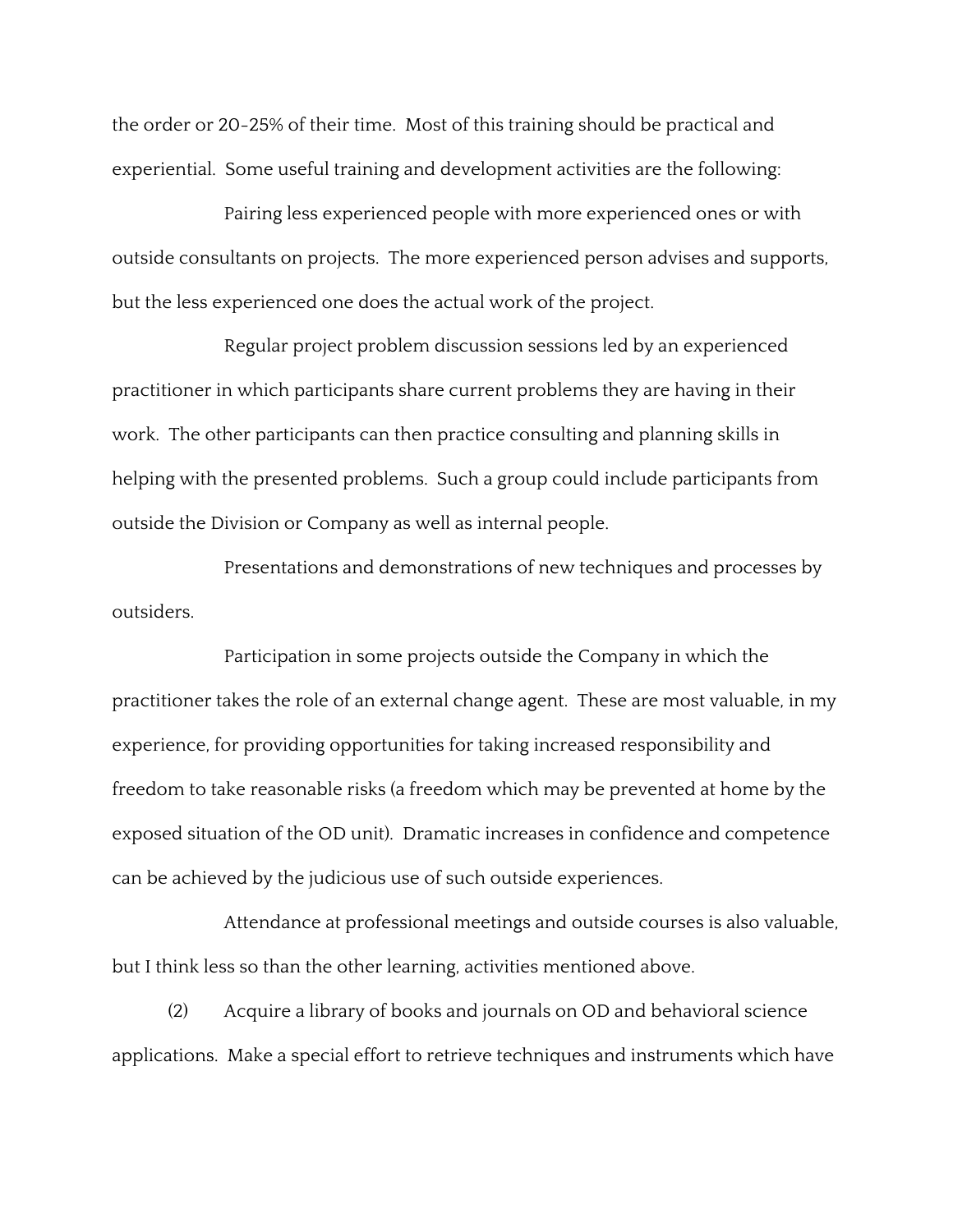come into the hands of OD unit members through their work with outside consultants or by their own invention. Keep an up-to-date list of who has had experience with what different approaches and methods, so that unit personnel know where to go for practical help.

(3) Arrange learning activities between the related areas of training, management sciences and behavioral applications. In the process of teaching others people will become more competent in their own fields, and the cross functional education will make it easier to work effectively together.

Guidelines for protecting OD practitioners from undue pressure and stress

(1) Arrange most of the work in teams and pairs for mutual learning and mutual support. People should not have to work alone in high stress and high risk situations until they are quite experienced.

(2) Protect against premature evaluation of OD activities. Absorb a large proportion of the pressures from above and outside the unit in the senior manager(s) responsible. Man management style in an OD unit should provide support and resources rather than direction, control and evaluation. The clients may be depended upon for more than the optimum amounts of the latter.

(3) Take special pains to build strong personal support relationships among OD unit members. Frequent team building sessions and some T-group or group process work are helpful in achieving this. The use of an outside consultant to help build supportive internal relationships is frequently found helpful.